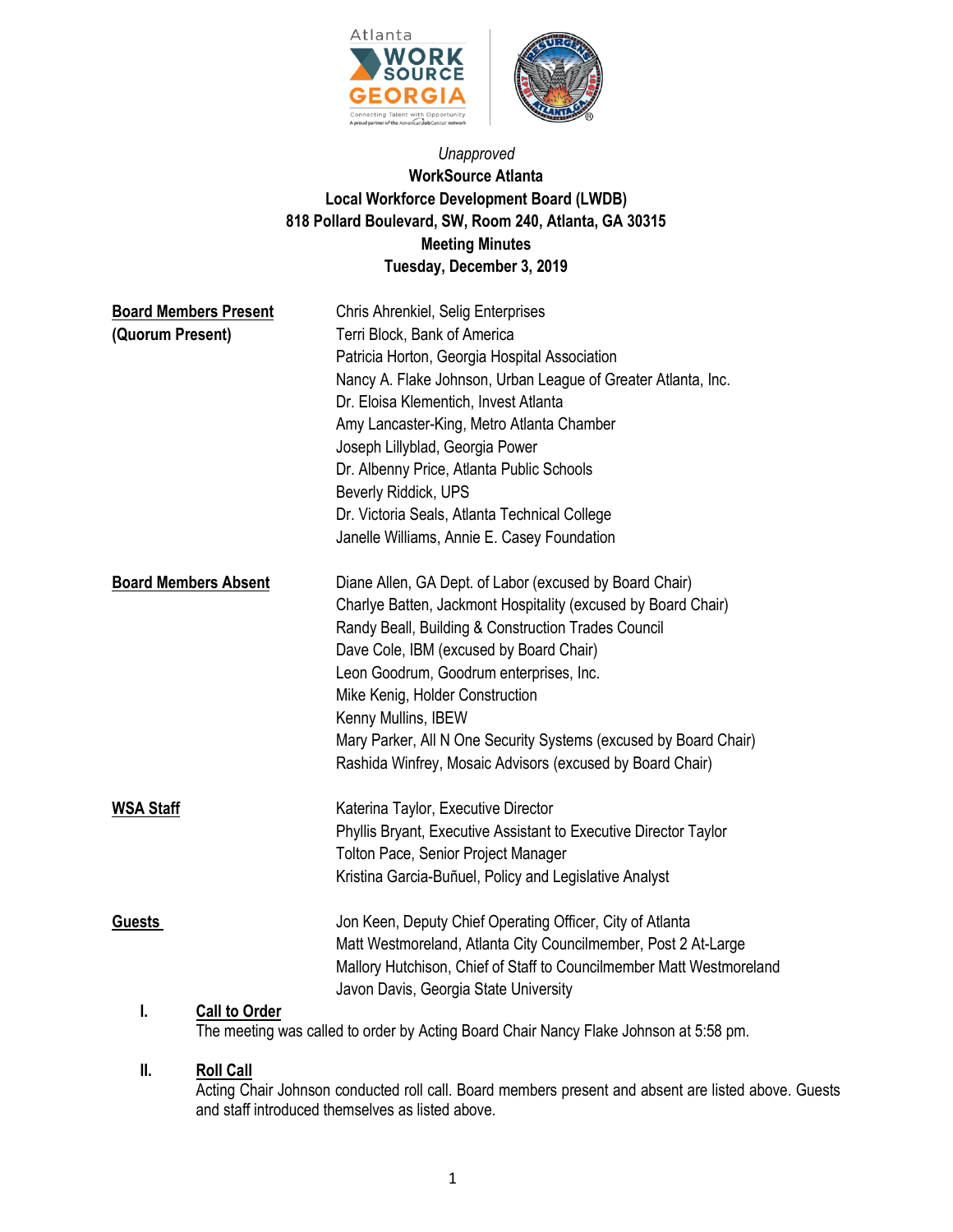# **III. Adoption of the Agenda**

Board Member Albenny Price made a motion to adopt the agenda. Board Member Chris Ahrenkiel seconded the motion. The agenda was adopted by unanimous voice vote.

# **IV. Approval of Meeting Minutes: March 14, 2019**

Board Member Patricia Horton made a motion to approve the March 14, 2019 meeting minutes. Board Member Beverly Riddick seconded the motion. The minutes were adopted by unanimous voice vote.

## **Approval of Meeting Minutes: November 21, 2019**

Board Member Riddick made a motion to approve the November 21, 2019 meeting minutes. Board Member Terri Block seconded the motion. The minutes were adopted by unanimous voice vote.

# **V. Public Comment**

Acting Board Chair Johnson asked if any members of the public wanted to address the Board. There were no speakers.

# **VI. Welcome Remarks**

Executive Director Katerina Taylor welcomed Board members, staff, and guests.

# **VII. Action Items**

# *Election of Board Chair and Vice-Chair*

Acting Chair Johnson called for nominations from the floor for the office of Chair. Acting Chair Johnson nominated Board Member Patricia Horton to serve as Chair. Board member Horton accepted the nomination. No other nominations were brought forward. Board Member Victoria Seals made a motion to close the nominations. Her motion was seconded by Board Member Ahrenkiel. The nominations were closed by unanimous voice vote. Board Member Price made a motion to elect Board Member Horton as Chair. The motion was seconded by Board Member Ahrenkiel. The election of Board Member Horton to office Board Chair was approved by unanimous voice vote.

Board Chair Horton asked for nominations from the floor for the office of Vice-Chair. Board Member Eloisa Klementich nominated Board Member Joseph Lillyblad. Board Member Lillyblad declined the nomination. Board Member Riddick self-nominated. No other nominations were brought forward. A motion was made by Board Member Johnson to close the nominations. The motion was seconded by Board Member Price. The nominations were closed by unanimous voice vote. Board Member Price made a motion to elect Board Member Riddick as Vice-Chair. The motion was seconded by Board Member Seals. The election of Board Member Riddick to the office of Board Vice-Chair was approved by unanimous voice vote.

# *Amend Bylaws*

**1.** During the Technical College System of Georgia, Office of Workforce Development's (OWD) annual financial and programmatic monitoring conducted in October 2019, it was found that the Board did not meet four times in a year – as required by the Board's bylaws. To avoid a similar finding in 2020, an amendment was proposed to change the bylaws language as follows:

# *Article VII - Meetings of Board Members*

# *Section 7.2 Regular Meetings.*

*Regular meetings of the Board shall be held on a quarterly basis four times a year and notice of such meetings will be given at least twenty-four (24) hours in advance of the scheduled meeting, unless unusual circumstances warrant shorter notice.*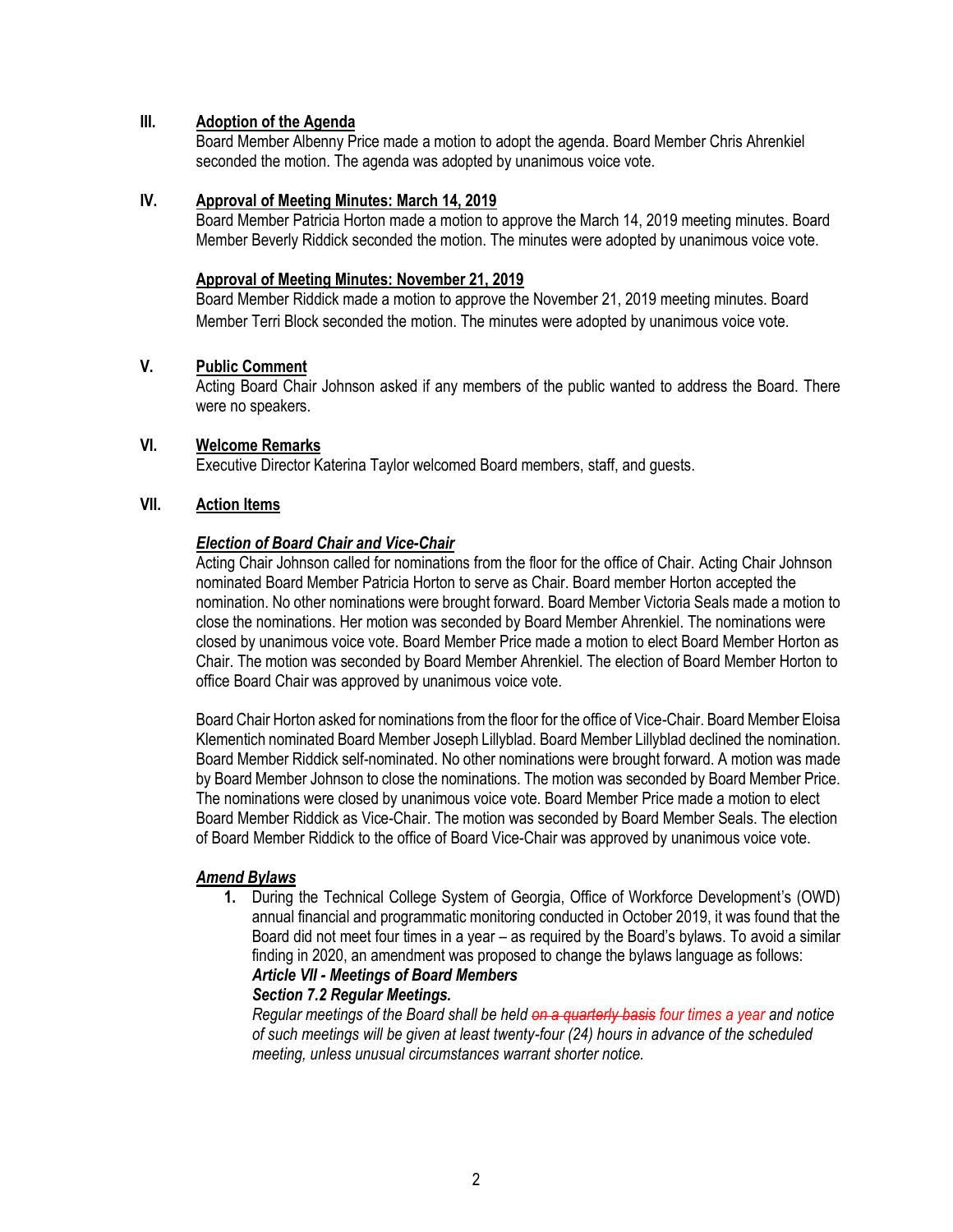Board Member Seals made a motion to approve the amendment. Vice-Chair Riddick seconded the motion. The amendment was approved by unanimous voice vote.

Subsequent discussion by the Board resulted in acknowledgement that it is their preference to meet quarterly and it was suggested that the first or fourth week of the chosen month is most amenable to Members. Executive Director Taylor stated her office would poll Board Members for the best months, dates, and time.

**2.** It was determined that bylaw language describing the process for removing a Board Member for cause needed further clarification. As such, an amendment was proposed to change the bylaws language as follows:

# *Article VI - Board Membership*

#### *Section 6.4 (I) - Tenure on Board.*

*Board members shall remain on the Board until:*

- 1. *Their term expires, subject to the holdover provisions of these Bylaws;*
- 2. *They resign in writing;*
- 3. *They no longer hold the status for membership on the Board under which they were appointed, as determined by the Executive Director; or,*
- 4. *They are removed from the Board for cause after a hearing before the Board and a majority vote in favor of removal and are notified in writing of their removal. Among other things, conviction of a felony, misconduct, incompetence, inattention to or inability to perform duties, or absence absent from three (3) consecutive regular meetings or four (4) regular or special meetings, absences in any one-year period except on account of illness or by permission of the Board Chair, which shall constitute cause for removal.; or,*
- 5. *They are removed from the Board for cause after a hearing before the Board and a majority vote in favor of removal and are notified in writing of their removal. Among other things, conviction of a felony, misconduct, incompetence, or inattention to or inability to perform duties*

Board Member Seals made a motion to approve the amendment. Board Member Price seconded the motion. The amendment was approved by unanimous voice vote.

# *Removal of Board Member*

During OWD's October 2019 monitoring, it was found that a Board Member had missed more than three consecutive Board meetings. Per the Board's bylaws, that Member needed to be removed. It was explained that the absences were because the Board Member had been traveling on business during the meeting dates but had not obtained prior permission from the Board Chair to be excused. To resolve the finding, the Board Member needed to be removed. The Board Member will be, after removal, re-appointed by the Mayor. Board Member Amy Lancaster-King made a motion to remove Board Member Kenny Mullins due to three consecutive meeting absences. Board Member Block seconded the motion. The removal was approved by unanimous voice vote.

# *One-Stop Partner MOU/IFA*

Under the requirements of the Workforce Innovation and Opportunity Act (WIOA) grant, each Local Workforce Development Area (LWDA) must enter into a Memorandum of Understanding/Infrastructure Funding Agreement (MOU/IFA) with all One-Stop Partners as part of the comprehensive One-Stop Center. Because WorkSource Atlanta (WSA) had not fully executed the MOU/IFA, OWD issued a finding. To resolve the finding, the Board must approve the MOU/IFA and the Board Chair must sign it.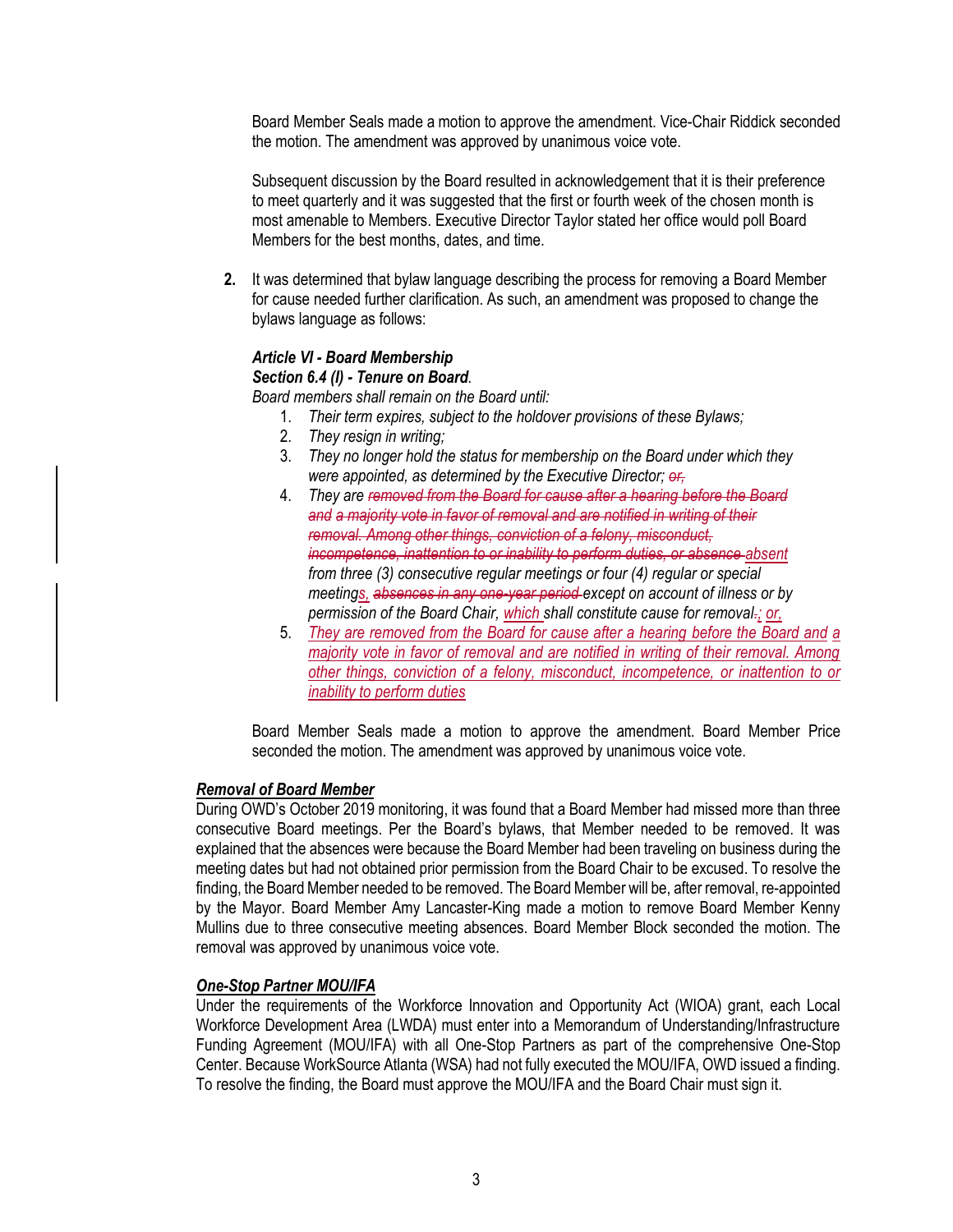Board Member Johnson motioned to approve the MOU/IFA. Board Member Lancaster-King made the second. The MOU/IFA was approved by unanimous voice vote. Board Chair Horton signed the MOU/IFA.

#### *Eligible Training Provider Policy*

OWD issued a finding was issued requiring the Board adopt a revised Eligible Training Provider policy to include the State Workforce Development Board's updated second level appeals process.

Board Member Price motioned to approve the revised Eligible Training Provider policy. Board Member Janelle Williams seconded the motion. The revised policy was approved by unanimous voice vote.

#### *Participant Medical and Disability Records Policy*

During OWD's monitoring review of participant files, it was found that some files contained medical information. OWD required the Board adopt a policy stipulating such information not be included in case files but must be kept under lock and key.

Vice-Chair Riddick made a motion to approve the Participant Medical and Disability Records policy. Board Member Williams seconded the motion. The policy was approved by unanimous voice vote.

#### *Pick Up Policy*

Board Member Lancaster-King made a motion to table the Pick-Up policy. Board Member Seals seconded the motion. The policy was tabled by unanimous voice vote.

A sub-committee was formed to continue discussion of the proposed policy. Sub-committee members include: Board Members Lancaster-King, Johnson, Price, and Seals.

#### *Records Retention Policy*

OWD's monitoring report required the Board adopt a revised Records Retention policy that addressed retention/availability of work product created by former employees. The policy requires all employee work product – except participant case files which are stored in the State's Virtual OneStop System – to be stored in the City's cloud-based Outlook 365.

Vice-Chair Riddick made a motion to approve the revised Records Retention policy. Board Member Price seconded the motion. The revised policy was approved by unanimous voice vote.

#### *Secondary Review Policy*

Due to lack of certain eligibility documentation in participant files found during OWD's monitoring, a Secondary Review policy was drafted to require all eligibility files be reviewed by a second staff member for completeness and accuracy.

Board Member Block made a motion to approve the Secondary Review policy. Board Member Williams seconded the motion. The policy was approved by unanimous voice vote.

#### *Selective Service Policy*

As a result of OWD's monitoring, a finding was issued regarding the lack of proper Selective Service documentation in participant case files. To resolve this finding, a revised Selective Service policy was drafted for Board review.

Board Member Johnson made a motion to approve the revised Selective Service policy. Board Member Price seconded the motion. The revised policy was approved by unanimous voice vote.